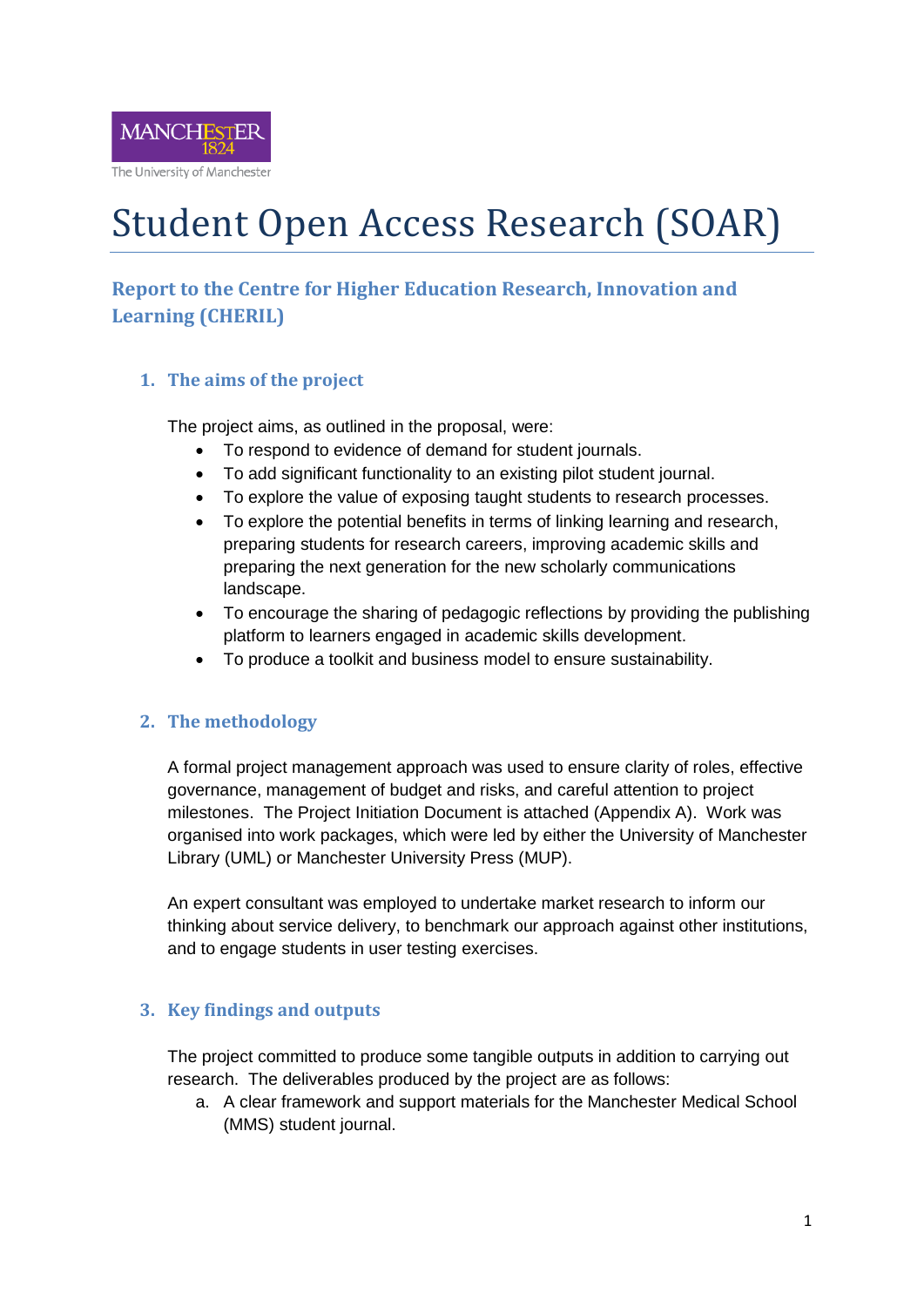- b. A draft toolkit upon which to build training materials. (Appendix B and Appendix D Section M, p. 86)
- c. A workshop with students and academics helped to frame the research questions for the project consultant, and a report of the workshop is included as Appendix C.
- d. An analysis, including user testing, of technical platforms on which to deliver a student journal service. (a section of the Consultant's Report – Appendix D Section 16, p. 16).
- e. A benchmarking report on work being done at other institutions (a section of the Consultant's Report – Appendix D Section 9, p. 12).
- f. An investigation into the demand for a student publishing service, and the nature of that demand (a section the Consultant's Report – Appendix D Sections 22 and 23, beginning p. 23) including the potential for publication of learning logs.
- g. Reports of workshops and interviews with students (a section of the Consultant's Report – Appendix D Sections 21, 22 and 23, beginning p. 20)
- h. A prototype student publishing service webpage (Appendix E).
- i. A proposal for follow-up funding to develop a student publishing training service (PuRLS: Appendix F).

The key findings (for a number of which there is much more detail provided in Appendix D) are as follows:

- a. There is clear interest in, and enthusiasm for, learning to publish, but levels of interest are difficult to gauge after engagement with a small number of students and academics.
- b. There is real potential to develop a student publishing service in support of the University's Learning through Research agenda.
- c. The open-source publishing platform currently in use for the MMS student journal looks unlikely to be fit for purpose for a wider service.
- d. The time and commitment needed to produce a student journal are considerable, and need to come from all partners in the process (publishers, students, academics, trainers).
- e. Long-term sustainability requires ongoing editorial leadership, which needs careful management if reliant at least partly upon students who can only be temporary stewards of the journal they are producing.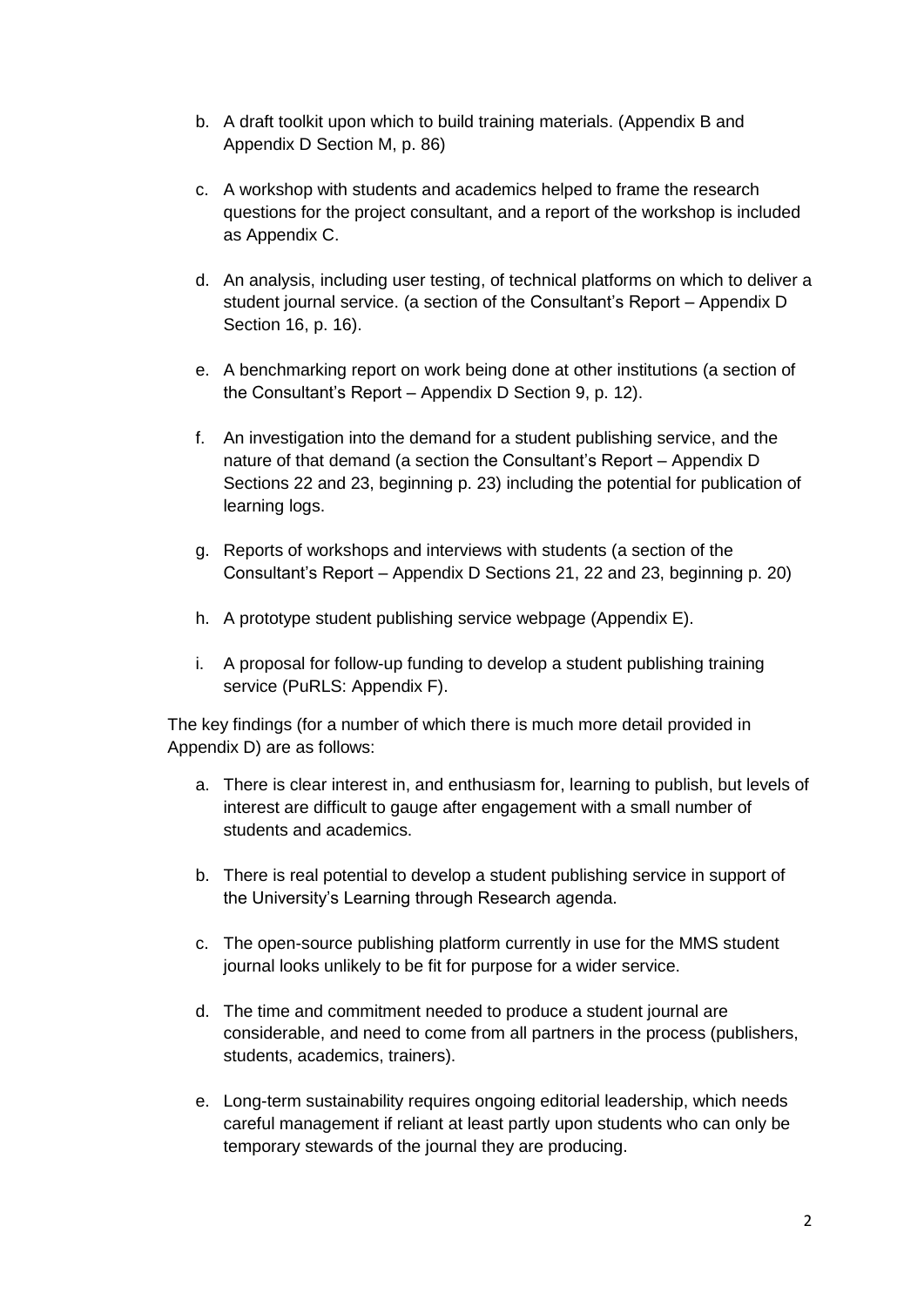- f. A student publishing service would be premature at this stage, as levels of interest across the University are unclear. However, there is little doubt that a training offer would be taken up, and could inform views on the numbers of students who might move beyond training to a more significant commitment to establishing and running a student journal.
- g. No evidence has been found to support the notion that learning logs have potential as formal academic publications, and doubts have emerged that this would be appropriate. However, there is potential to offer a more informal channel (such as a blog) which could offer value in terms of sharing experiences and providing evidence of personal development to prospective employers.

## **4. Recommendations**

- a. A modular training course should be developed which would be integrated into a variety of existing central and Faculty/School programmes, and could be considered as a University College course and an open training course as part of the Library's My Learning Essentials suite of courses.
- b. A social media publishing platform such as a blog should be piloted for learning log dissemination.
- c. The market for a student journal publishing service should be tested by engaging with students who take up the training offer.
- d. A decision should be made on a publishing platform that most effectively meets the needs of very inexperienced journal editors, subject to cost.
- e. A service needs to be defined and introduced when there is clarity on its dimensions. There has been some consideration of what this should look like, and a draft service webpage forms Appendix E.
- f. MUP and UML should continue to work in partnership to take forward these recommendations.

## **5. Strategic contribution**

SOAR has aimed to contribute to the University's commitments to research-informed teaching and to developing research skills in its students (both of which form part of Goal 2 (Learning and Student Experience) in the refreshed *Manchester 2020* strategy). The project has also explored directly with students their interest in acquiring publishing skills, revealing demand for learning which Manchester, as a research-intensive institution with both a press and a library with scholarly communication expertise, is well-placed to provide. The direct benefits this has for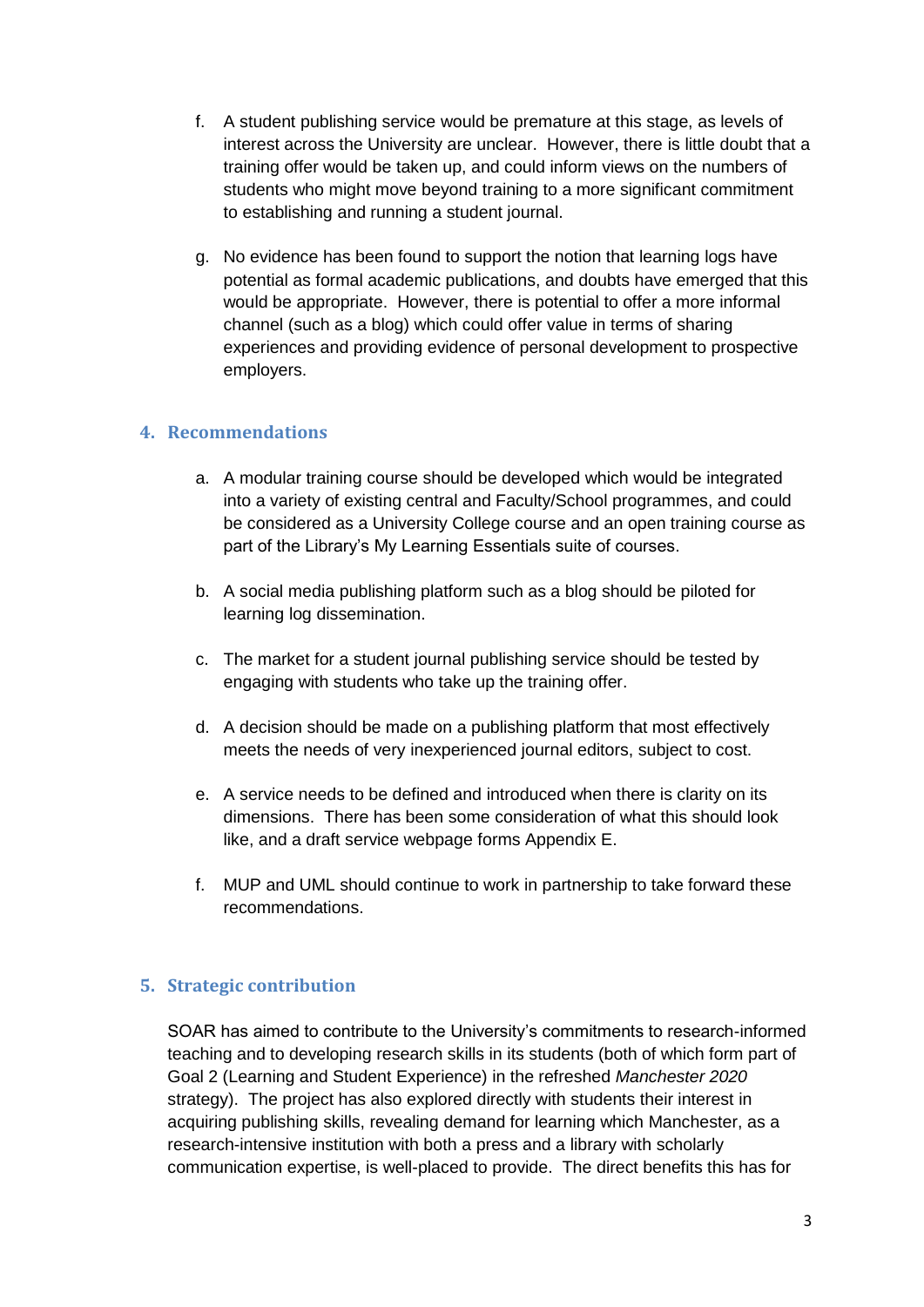Goal 2 are complemented by anticipated indirect benefits for Goal 1 (Research), by preparing taught students with academic aspirations for an important component of a career in research, and one in which Manchester has very clear and urgent priorities (in relation to communication and impact of its research).

#### **6. Lessons learned**

SOAR has been iterative, our end point is not quite what we might have expected at the outset, and we have not delivered a sustainable publishing service. The key lessons we have learned along the way, which go some way towards explaining this, are:

- a. Engaging students at the right time of year (when they are both on campus and available) is very important. We were unable to work directly with as many as we would have liked, and so questions remain about levels of interest and demand. To address this, subsequent work will focus on reaching the most interested through the training we will offer, and we will ensure semester and vacations dates are clearly identified in our project plan.
- b. Very high levels of commitment are needed from journal project teams (in terms both of students and their supervisors). This is not a venture to be approached lightly, and the MMS journal project underlines the challenges, even with very able and committed students. For this reason, and the one below, we will switch our focus to training and enabling rather than journal creation and delivery.
- c. Establishing a new Open Access journal is expensive, and at this stage it remains unclear how a new student journal would be made sustainable. However, we have made some progress towards identifying the actual set-up and running costs, which can inform a business case for investment.
- d. There are levels of complexity with the publishing platform we have been using which present greater challenges to trainee editors than we had anticipated. Careful consideration will be given to the pros and cons of remaining with this platform as we develop training materials and further consider the shape of the service.

## **7. Dissemination plan**

There are a number of opportunities open to us to disseminate our findings:

- a. Internally we hope to be invited to contribute to the forthcoming CHERIL conference in December.
- b. The Library maintains a popular blog, Library Research Plus [\(http://blog.research](http://blog.research-plus.library.manchester.ac.uk/)[plus.library.manchester.ac.uk/\)](http://blog.research-plus.library.manchester.ac.uk/), and a post about SOAR will be scheduled for later